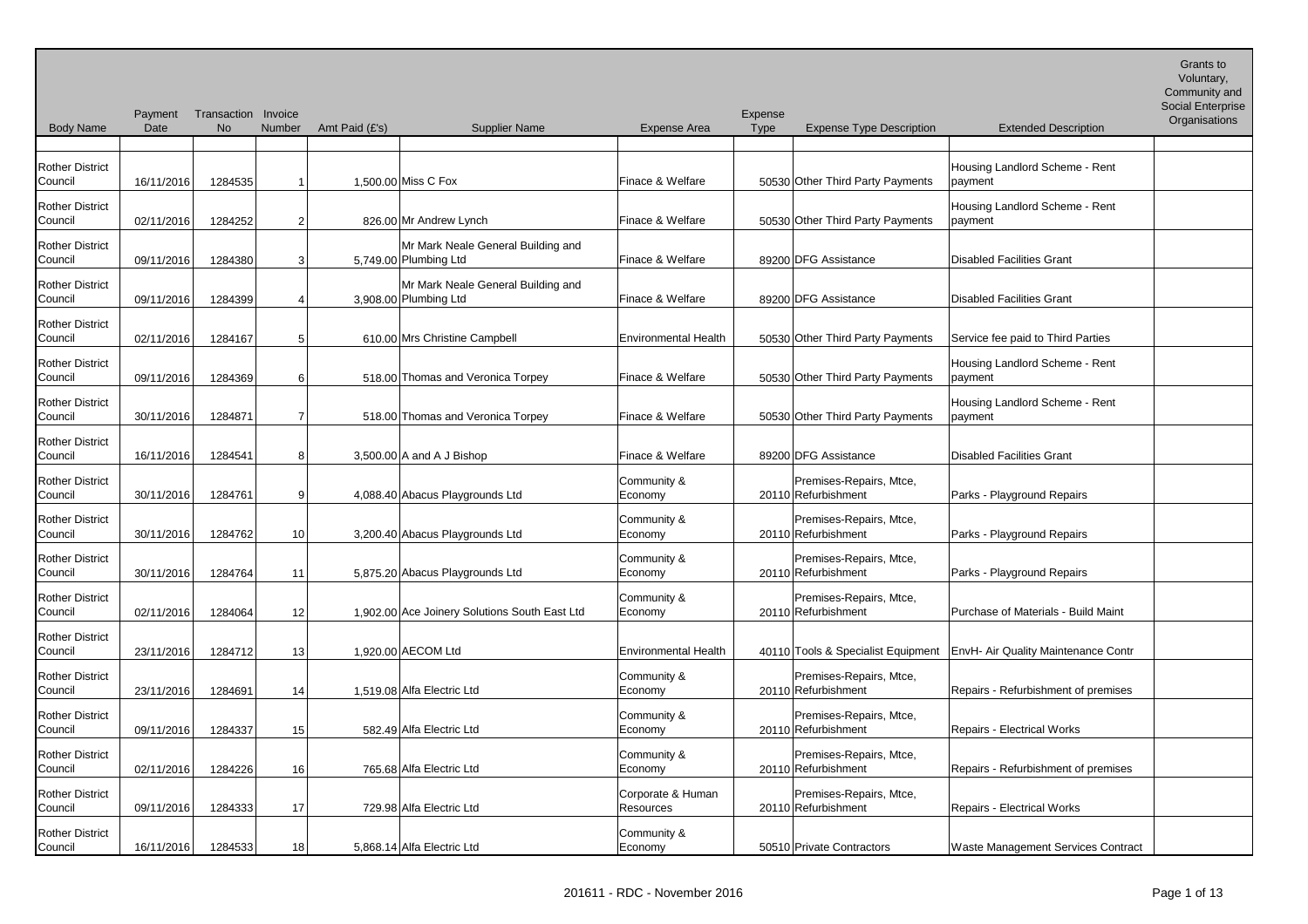Community and

| <b>Body Name</b>                  | Payment<br>Date | Transaction Invoice<br><b>No</b> | Number | Amt Paid (£'s) | <b>Supplier Name</b>                    | <b>Expense Area</b>                   | Expense<br><b>Expense Type Description</b><br><b>Type</b>            | <b>Extended Description</b>        | Social Enterprise<br>Organisations |
|-----------------------------------|-----------------|----------------------------------|--------|----------------|-----------------------------------------|---------------------------------------|----------------------------------------------------------------------|------------------------------------|------------------------------------|
| <b>Rother District</b><br>Council | 02/11/2016      | 1284228                          | 19     |                | 2,379.49 Alfa Electric Ltd              | Community &<br>Economy                | Premises-Repairs, Mtce,<br>20110 Refurbishment                       | Repairs - Electrical Works         |                                    |
| <b>Rother District</b><br>Council | 02/11/2016      | 1284227                          | 20     |                | 2,603.12 Alfa Electric Ltd              | Corporate & Human<br><b>Resources</b> | Premises-Repairs, Mtce,<br>20110 Refurbishment                       | Specified Repairs and Works listed |                                    |
| <b>Rother District</b><br>Council | 02/11/2016      | 1284229                          | 21     |                | 3,595.79 Alfa Electric Ltd              | Community &<br>Economy                | Premises-Repairs, Mtce,<br>20110 Refurbishment                       | <b>Repairs - Electrical Works</b>  |                                    |
| <b>Rother District</b><br>Council | 09/11/2016      | 1284386                          | 22     |                | 5,000.00 Alfa Electric Ltd              | Finace & Welfare                      | 89200 DFG Assistance                                                 | Disabled Facilities Grant          |                                    |
| <b>Rother District</b><br>Council | 09/11/2016      | 1284385                          | 23     |                | 3,104.32 Alfa Electric Ltd              | Finace & Welfare                      | 89200 DFG Assistance                                                 | Disabled Facilities Grant          |                                    |
| <b>Rother District</b><br>Council | 09/11/2016      | 1284382                          | 24     |                | 4,000.00 Alfa Electric Ltd              | Finace & Welfare                      | 89200 DFG Assistance                                                 | Disabled Facilities Grant          |                                    |
| <b>Rother District</b><br>Council | 09/11/2016      | 1284389                          | 25     |                | 6,412.15 Alfa Electric Ltd              | Finace & Welfare                      | 89200 DFG Assistance                                                 | Disabled Facilities Grant          |                                    |
| <b>Rother District</b><br>Council | 09/11/2016      | 1284400                          | 26     |                | 2,813.51 Alfa Electric Ltd              | Finace & Welfare                      | 89200 DFG Assistance                                                 | Disabled Facilities Grant          |                                    |
| <b>Rother District</b><br>Council | 23/11/2016      | 1284690                          | 27     |                | 4,500.00 Alfa Electric Ltd              | Finace & Welfare                      | 89200 DFG Assistance                                                 | Disabled Facilities Grant          |                                    |
| <b>Rother District</b><br>Council | 30/11/2016      | 1284894                          | 28     |                | 815.81 Alfa Electric Ltd                | Finace & Welfare                      | 89200 DFG Assistance                                                 | Disabled Facilities Grant          |                                    |
| <b>Rother District</b><br>Council | 16/11/2016      | 1284446                          | 29     |                | 2,991.85 allpay.net Ltd                 | Finance & Welfare                     | 40710 Fees and Charges                                               | Allpay Card/Rep/Let Chrg - Vatable |                                    |
| <b>Rother District</b><br>Council | 16/11/2016      | 1284171                          | 30     |                | 3,887.40 Animal Wardens Ltd             | <b>Environmental Health</b>           | 50530 Other Third Party Payments                                     | Service fee paid to Third Parties  |                                    |
| <b>Rother District</b><br>Council | 16/11/2016      | 1284172                          | 31     |                | 3,407.51 Animal Wardens Ltd             | <b>Environmental Health</b>           | 50530 Other Third Party Payments                                     | Service fee paid to Third Parties  |                                    |
| <b>Rother District</b><br>Council | 30/11/2016      | 1284716                          | 32     |                | 780.00 Assurity Consulting              | Corporate & Human<br>Resources        | 40110 Tools & Specialist Equipment   Health and Safety Act Equipment |                                    |                                    |
| <b>Rother District</b><br>Council | 09/11/2016      | 1284402                          | 33     |                | 1,560.00 Bathe in Safety Ltd            | Finace & Welfare                      | 89200 DFG Assistance                                                 | Disabled Facilities Grant          |                                    |
| <b>Rother District</b><br>Council | 09/11/2016      | 1284353                          | 34     |                | 5,000.00 Battle Arts and Music Festival | Finance & Welfare                     | 89110 Community Projects Grants                                      | Community Grants Scheme            | Yes                                |
| <b>Rother District</b><br>Council | 16/11/2016      | 1284520                          | 35     |                | 1,500.00 Battle Chamber Of Commerce     | Community &<br>Economy                | 50530 Other Third Party Payments                                     | Christmas Lights                   |                                    |
| <b>Rother District</b><br>Council | 16/11/2016      | 1283915                          | 36     |                | 1,186.80 Beckwith Consulting Ltd        | Corporate & Human<br>Resources        | Members Conference<br>41510 Expenses                                 | Members Training/Conference Fees   |                                    |
| <b>Rother District</b><br>Council | 23/11/2016      | 1284562                          | 37     |                | 6,121.46 Bevan Brittan LLP              | Corporate Core                        | 42000 Partnership Projects                                           | <b>CLIENT Joint Waste Cost</b>     |                                    |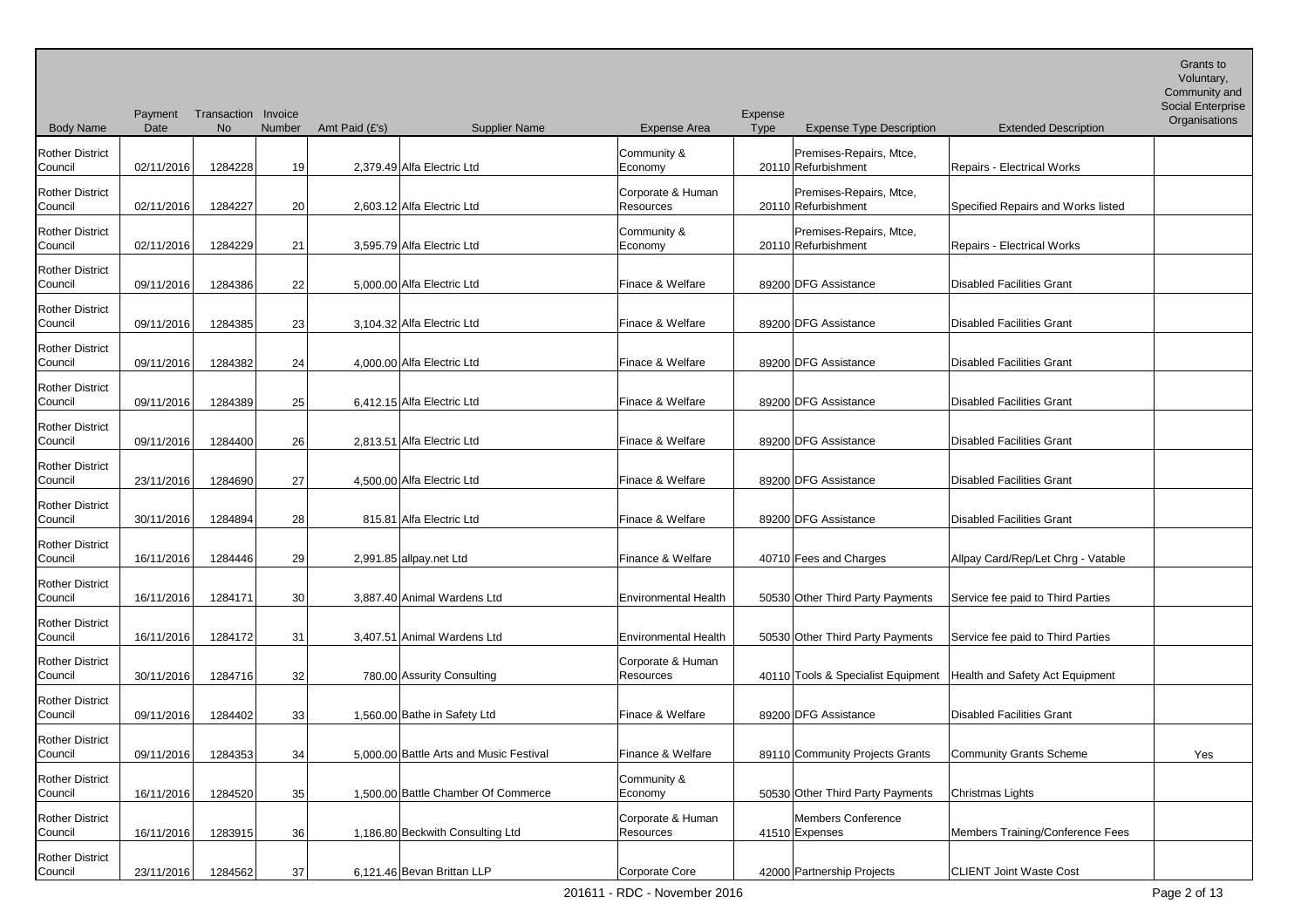Body Name Payment Transaction Invoice Date No Number Amt Paid (£'s) Supplier Name Expense Area Expense Type Expense Type Description Extended Description Grants to Voluntary, Community and Social Enterprise **Organisations** Rother District Council 02/11/2016 1284113 38 2,125.00 Bexhill Museum Ltd Community & Economy 1990 50410 Grants - Other Organisations Rother Museum Services - Annual Support Grant New Yes Rother District Council 23/11/2016 1284647 39 720.00 BNI Sussex ICT & Customer Services 1986 10750 Subscriptions to Organisations Subscription to Organisations Rother District Council 02/11/2016 1284174 40 710.40 BSI British Standards Institution Strategy & Planning 40750 Subscriptions to Organisations Subscription to Organisations Rother District Council 09/11/2016 1284299 41 1,174.69 Cale UK Ltd Community & Economy 1 40510 PRINT ROOM) Specialist Stationery (NON **Car Park Tickets** Rother District Council 09/11/2016 1284299 41 36.00 Cale UK Ltd Community & Economy 19810 Postages Delivery and/or Packaging of Equipm Rother District Council 30/11/2016 1284447 42 587.52 Cale UK Ltd Community & Economy 40510 PRINT ROOM) Specialist Stationery (NON **Car Park Tickets** Rother District Council 23/11/2016 11002818 43 -587.52 Cale UK Ltd Community & Economy Specialist Stationery (NON 40510 PRINT ROOM) Car Park Tickets Rother District Council 23/11/2016 1284706 44 52,452.00 Cale UK Ltd Community & Economy 1990 10110 Tools & Specialist Equipment Replacement Ticket Machines Rother District Council | 02/11/2016 1284250 45 9,333.00 CapacityGRID Finance & Welfare 40710 Fees and Charges Empty Homes Review (Liberata) Rother District Council | 23/11/2016 1284710 46 3,444.30 Capita Business Services Ltd Finance & Welfare 40710 Fees and Charges | Off-site resilience processing Rother District Council 130/11/2016 1284922 47 9,491.40 Capita Business Services Ltd Finance & Welfare 40710 Fees and Charges Software for Academy System Rother District Council 16/11/2016 1284471 48 756.80 Cobalt Telephone Technologies Ltd Community & Economy 40710 Fees and Charges Car Parks - Ringo service charges Rother District Council 16/11/2016 1284486 49 500.00 Concorde 1066 Finance & Welfare 89110 Community Projects Grants Community Grants Scheme Yes Rother District Council 02/11/2016 1283928 50 4,594.80 Contract Sign Systems Community & Economy 10110 Tools & Specialist Equipment Purchase of Signs Rother District Council 30/11/2016 1284864 51 530.00 D M Building Services Community & Economy 20110 Refurbishment Premises-Repairs, Mtce, Specified Repairs and Works listed Rother District Council 23/11/2016 1284622 52 2,000.00 De La Warr Pavilion (Enterprise) Ltd Community & Economy | 42200 Use District Events- Concessionary DLWP Community Concessionary Grant Rother District Council | 02/11/2016 1283935 53 788.58 Dell Corporation Ltd Environmental Health 41110 Equipment Additional Computer New PC/Computer Rother District Council 16/11/2016 1284224 54 4,810.48 Dell Corporation Ltd ICT & Customer Services 86050 Contract Payments - General Capital-Contract Payments - General Rother District Council 30/11/2016 1284723 55 1,774.88 Dell Corporation Ltd ICT & Customer Services | 41120 ONLY) Computer Equipment (IT **New Computer Hardware**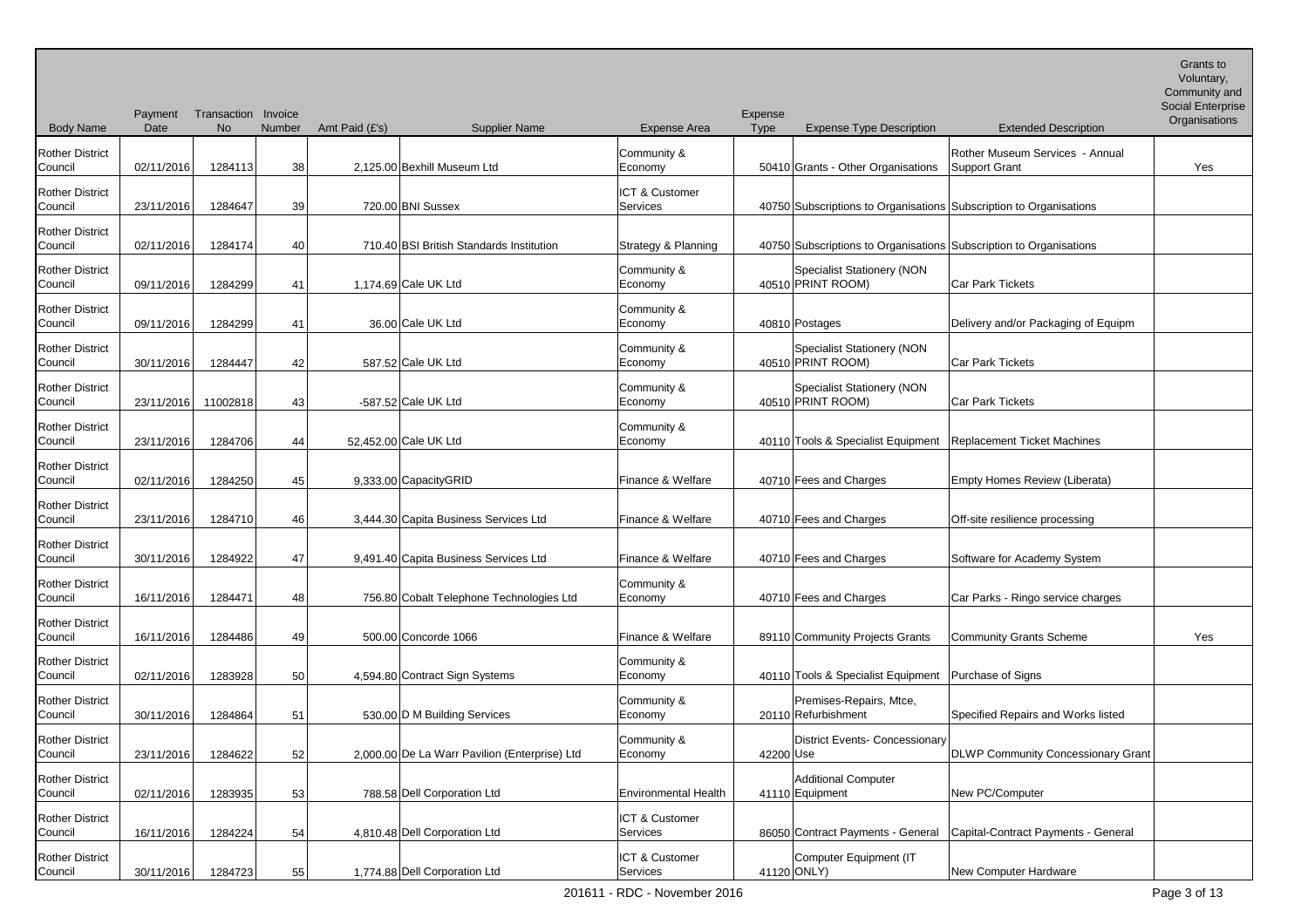Social Enterprise Organisations

| <b>Body Name</b>                  | Date       | <b>No</b> | Number | Amt Paid (£'s) | <b>Supplier Name</b>                                                    | <b>Expense Area</b>            | <b>Type</b> | <b>Expense Type Description</b> | <b>Extended Description</b>         | Uiyanisat |
|-----------------------------------|------------|-----------|--------|----------------|-------------------------------------------------------------------------|--------------------------------|-------------|---------------------------------|-------------------------------------|-----------|
| <b>Rother District</b><br>Council | 30/11/2016 | 1284807   | 56     |                | 2,092.50 DGC (Historic Buildings) Consultants Ltd                       | Strategy & Planning            |             | 40710 Fees and Charges          | <b>Consultants Fees</b>             |           |
| <b>Rother District</b><br>Council | 30/11/2016 | 1284808   | 57     |                | 2,983.50 DGC (Historic Buildings) Consultants Ltd                       | <b>Strategy &amp; Planning</b> |             | 40710 Fees and Charges          | Consultants Fees                    |           |
| <b>Rother District</b><br>Council | 30/11/2016 | 1284759   | 58     |                | 1,782.00 Document Output Solutions UK Ltd                               | Finance & Welfare              |             | 40710 Fees and Charges          | Software for Academy System         |           |
| <b>Rother District</b><br>Council | 09/11/2016 | 1284387   | 59     |                | 2,600.00 Dolphin Lifts Kent                                             | Finace & Welfare               |             | 89200 DFG Assistance            | <b>Disabled Facilities Grant</b>    |           |
| <b>Rother District</b><br>Council | 16/11/2016 | 1284540   | 60     |                | 950.00 Dolphin Lifts Kent                                               | Finace & Welfare               |             | 89200 DFG Assistance            | <b>Disabled Facilities Grant</b>    |           |
| <b>Rother District</b><br>Council | 16/11/2016 | 1284538   | 61     |                | 3,150.00 Dolphin Lifts Kent                                             | Finace & Welfare               |             | 89200 DFG Assistance            | <b>Disabled Facilities Grant</b>    |           |
| <b>Rother District</b><br>Council | 23/11/2016 | 1284688   | 62     |                | 1,200.00 Dolphin Lifts Kent                                             | Finace & Welfare               |             | 89200 DFG Assistance            | <b>Disabled Facilities Grant</b>    |           |
| <b>Rother District</b><br>Council | 30/11/2016 | 1284823   | 63     | 977.47 E.ON    |                                                                         | Community &<br>Economy         |             | 20210 Premises-Electricity      | <b>Electricity Charges</b>          |           |
| <b>Rother District</b><br>Council | 23/11/2016 | 1284302   | 64     |                | 6,656.40 Easynet Ltd                                                    | ICT & Customer<br>Services     |             | 40910 Telephones                | <b>Leased Line Rental</b>           |           |
| <b>Rother District</b><br>Council | 23/11/2016 | 1284485   | 65     |                | English Landscapes Maintenance Ltd T/A<br>79,513.93 The Landscape Group | Community &<br>Economy         | 20910 Mtce  | Premises-Routine Grounds        | Parks-Grounds Maintenance Contracts |           |
| <b>Rother District</b><br>Council | 09/11/2016 | 1284384   | 66     |                | 993.65 Family Mosaic Housing                                            | Finace & Welfare               |             | 89200 DFG Assistance            | <b>Disabled Facilities Grant</b>    |           |
| <b>Rother District</b><br>Council | 09/11/2016 | 1284390   | 67     |                | 673.72 Family Mosaic Housing                                            | Finace & Welfare               |             | 89200 DFG Assistance            | <b>Disabled Facilities Grant</b>    |           |
| <b>Rother District</b><br>Council | 09/11/2016 | 1284391   | 68     |                | 2,366.35 Family Mosaic Housing                                          | Finace & Welfare               |             | 89200 DFG Assistance            | Disabled Facilities Grant           |           |
| <b>Rother District</b><br>Council | 09/11/2016 | 1284381   | 69     |                | 865.34 Family Mosaic Housing                                            | Finace & Welfare               |             | 89200 DFG Assistance            | Disabled Facilities Grant           |           |
| <b>Rother District</b><br>Council | 09/11/2016 | 1284398   | 70     |                | 607.94 Family Mosaic Housing                                            | Finace & Welfare               |             | 89200 DFG Assistance            | <b>Disabled Facilities Grant</b>    |           |
| <b>Rother District</b><br>Council | 09/11/2016 | 1284401   | 71     |                | 762.00 Family Mosaic Housing                                            | Finace & Welfare               |             | 89200 DFG Assistance            | <b>Disabled Facilities Grant</b>    |           |
| <b>Rother District</b><br>Council | 09/11/2016 | 1284403   | 72     |                | 720.50 Family Mosaic Housing                                            | Finace & Welfare               |             | 89200 DFG Assistance            | <b>Disabled Facilities Grant</b>    |           |
| <b>Rother District</b><br>Council | 23/11/2016 | 1284686   | 73     |                | 774.02 Family Mosaic Housing                                            | Finace & Welfare               |             | 89200 DFG Assistance            | <b>Disabled Facilities Grant</b>    |           |
| <b>Rother District</b>            |            |           |        |                |                                                                         |                                |             |                                 |                                     |           |

Expense

Payment Transaction Invoice

Council 130/11/2016 1284893 74 722.36 Family Mosaic Housing Finace & Welfare 89200 DFG Assistance Disabled Facilities Grant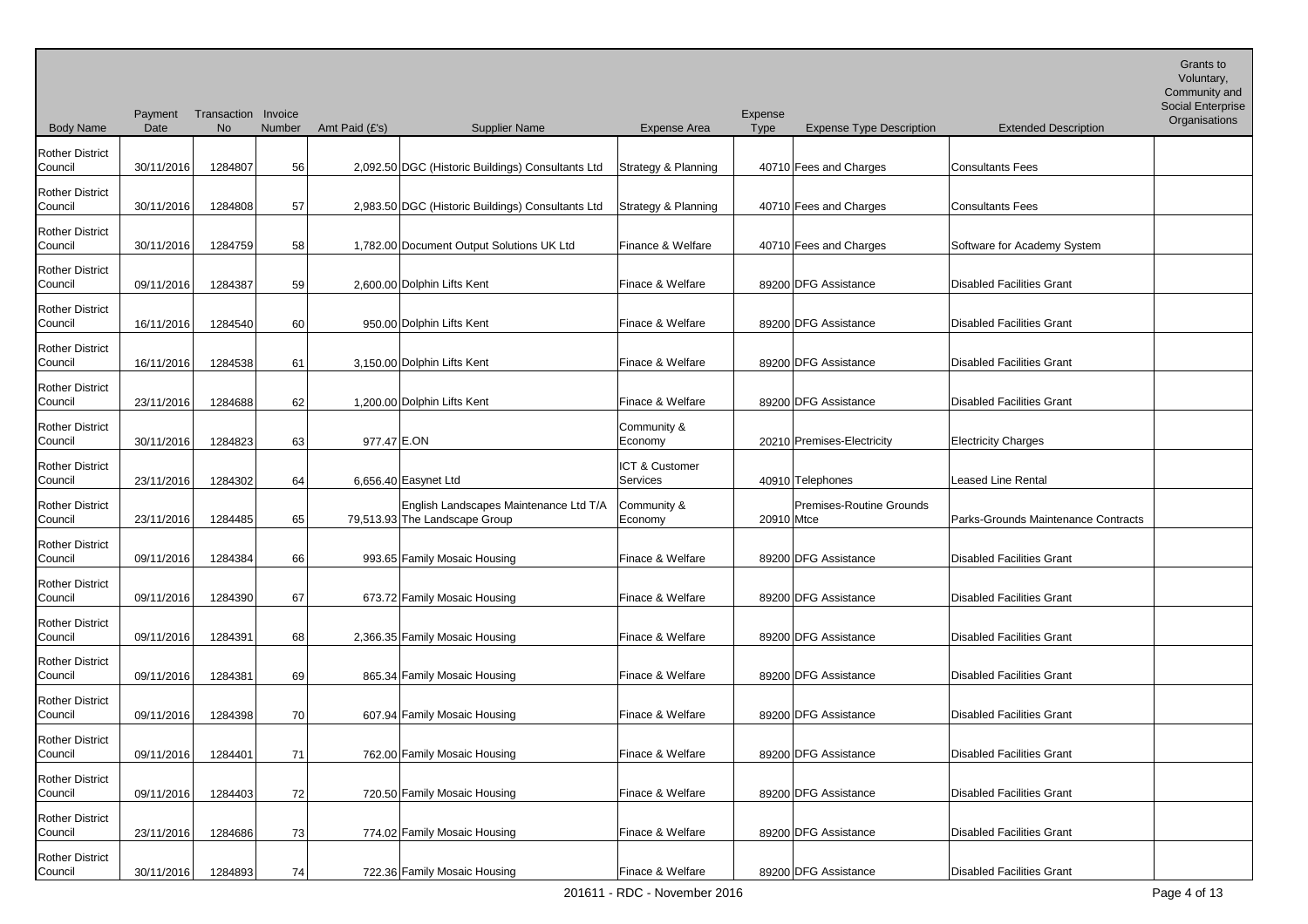Body Name Payment Transaction Invoice Date No Number Amt Paid (£'s) Supplier Name Expense Area Expense Type Expense Type Description Extended Description Voluntary, Community and Social Enterprise **Organisations** Rother District Council 130/11/2016 1284897 75 1,710.84 Family Mosaic Housing Finace & Welfare 89200 DFG Assistance Disabled Facilities Grant Rother District Council 23/11/2016 1284558 76 654.36 Flame Ltd ICT & Customer Services 50510 Private Contractors Maintenance Contracts-Printing Rother District Council 16/11/2016 1284548 77 900.00 Foxhills Tree Services Ltd Community & Economy 20110 Refurbishment Premises-Repairs, Mtce, Parks- Tree Works Rother District Council 23/11/2016 1284699 78 540.00 Foxhills Tree Services Ltd Community & Economy 20110 Refurbishment Premises-Repairs, Mtce, Parks- Tree Works Rother District Council 09/11/2016 1284397 79 2,167.20 G4S Cash Solutions (UK) Ltd Community & Economy 1990 10710 Fees and Charges Cash Security Fees-Car Parks Rother District Council | 09/11/2016 1284397 79 218.40 G4S Cash Solutions (UK) Ltd Finance & Welfare 50530 Other Third Party Payments Cash Security-Bexhill Rother District Council 199/11/2016 1284396 80 770.40 G4S Cash Solutions (UK) Ltd Community & Economy 199710 Fees and Charges Cash Security Fees-Car Parks Rother District Council 09/11/2016 1284301 81 2,800.00 Globetask Ltd Finance & Welfare 40710 Fees and Charges Consultants Fees Rother District Council 23/11/2016 1284687 82 5,160.16 GMS Adaptations Finace & Welfare 89200 DFG Assistance Disabled Facilities Grant Rother District Council 23/11/2016 1284714 83 32,455.20 GOSS Interactive Ltd ICT & Customer Services 141120 ONLY) Computer Equipment (IT Maint Web Content Mngmnt Sys Rother District Council 23/11/2016 11002822 84 -3,000.00 GOSS Interactive Ltd ICT & Customer Services | 41120 ONLY) Computer Equipment (IT Maint Web Content Mngmnt Sys Rother District Council 23/11/2016 11002823 85 -3,000.00 GOSS Interactive Ltd ICT & Customer Services 10910 Training 10910 Training 1T Training/Conference Fees Rother District Council 16/11/2016 1284154 86 1,836.00 Gristwood and Toms Limited Community & Economy 20110 Refurbishment Premises-Repairs, Mtce, Parks- Tree Works Rother District Council | 02/11/2016 | 1284181 | 87 | 962.30 | Maintenance Harris and Rigby Lettings and Property Finace & Welfare 19710 Fees and Charges Rent in Advance for Homeless Rother District Council 23/11/2016 1284427 88 1,668.00 Haymarket Media Group Ltd Corporate & Human Resources 11010 Advertising Vacancies Advertising Vacant Post Rother District Council | 23/11/2016 1284470 89 80.07 Hitachi Capital Vehicle Solutions Ltd Finance & Welfare | 95270 Contract Hire Cars | Contract Hire Car Lease Costs Rother District Council 23/11/2016 1284470 89 846.43 Hitachi Capital Vehicle Solutions Ltd Finance & Welfare 95270 Contract Hire Cars Contract Hire Commercial Costs Rother District Council 23/11/2016 1284696 90 800.00 Impact Ltd Finace & Welfare 40710 Fees and Charges Deposit for Landlords Rother District Council 16/11/2016 1284444 91 4.200.00 Inform CPI Ltd Finance & Welfare 40710 Fees and Charges RV Finder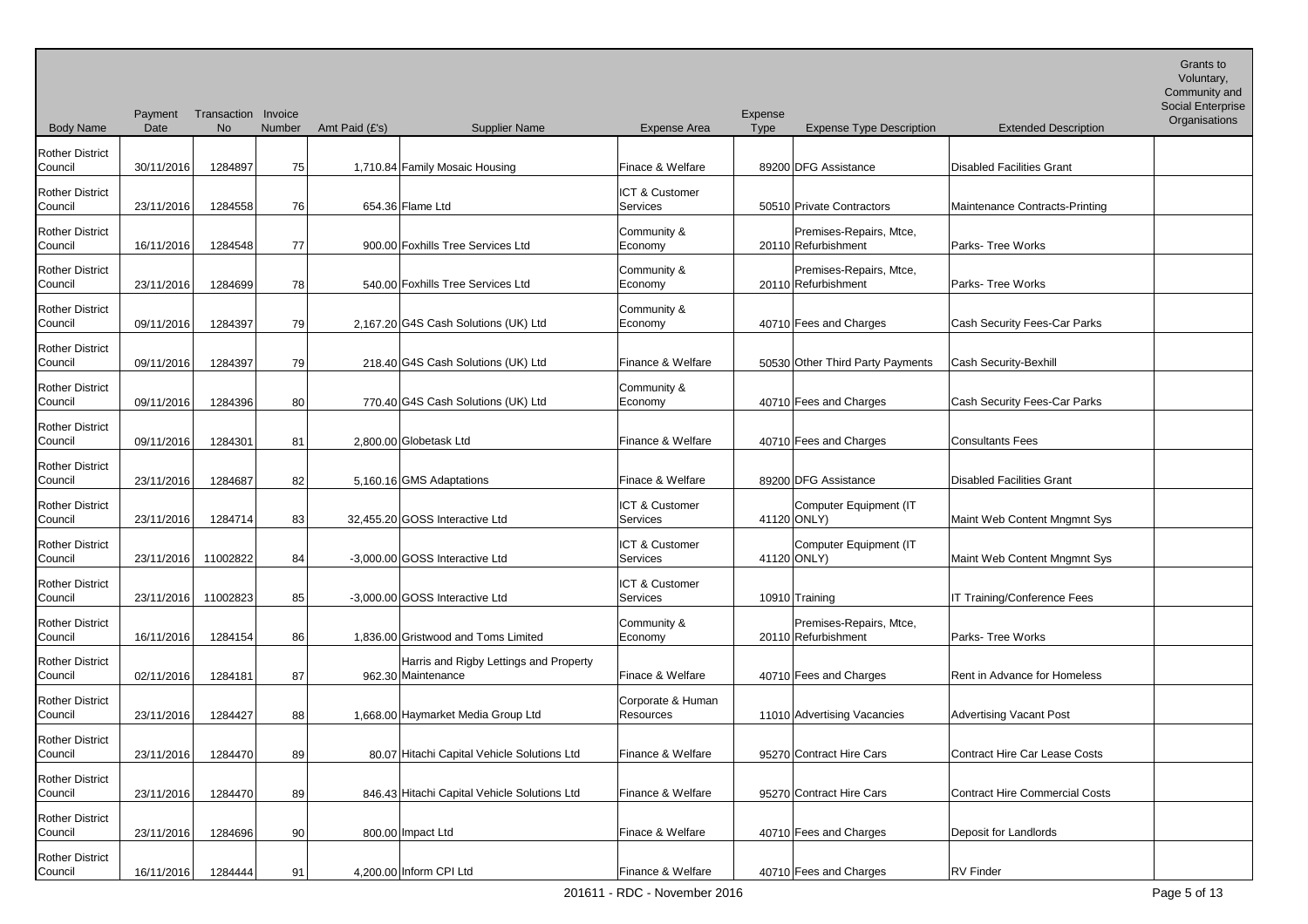Body Name Payment Transaction Invoice Date No Number Amt Paid (£'s) Supplier Name Expense Area Expense Type Expense Type Description Extended Description Voluntary, Community and Social Enterprise **Organisations** Rother District Council | 23/11/2016 1284707 92 744.00 Inform CPI Ltd Finance & Welfare 40710 Fees and Charges RV Finder Rother District Council 23/11/2016 1284708 93 2,400.00 Inform CPI Ltd Finance & Welfare 40710 Fees and Charges RV Finder Rother District Council 30/11/2016 1284619 94 69.60 J S Fire Protection Ltd Community & Economy 1990 40110 Tools & Specialist Equipment Fire Equipment Maintenance Rother District Council 30/11/2016 1284619 94 52.80 J S Fire Protection Ltd Community & Economy 199110 Tools & Specialist Equipment Fire Equipment Maintenance Rother District Council 30/11/2016 1284619 94 223.20 J S Fire Protection Ltd Community & Economy 199110 Tools & Specialist Equipment Fire Equipment Maintenance Rother District Council 30/11/2016 1284619 94 52.80 J S Fire Protection Ltd Community & Economy 199110 Tools & Specialist Equipment Fire Equipment Maintenance Rother District Council 30/11/2016 1284619 94 48.00 J S Fire Protection Ltd Community & Economy 1990 40110 Tools & Specialist Equipment Fire Equipment Maintenance Rother District Council 30/11/2016 1284619 94 55.20 J S Fire Protection Ltd ICT & Customer Services 1992 40110 Tools & Specialist Equipment Fire Equipment Maintenance Rother District Council 30/11/2016 1284619 94 172.80 J S Fire Protection Ltd Corporate & Human Resources 1.10 40110 Tools & Specialist Equipment Fire Equipment Maintenance Rother District Council 30/11/2016 1284619 94 105.60 J S Fire Protection Ltd Corporate & Human Resources 40110 Tools & Specialist Equipment Fire Equipment Maintenance Rother District Council 30/11/2016 1284619 94 74.40 J S Fire Protection Ltd Corporate & Human Resources 1.10 40110 Tools & Specialist Equipment Fire Equipment Maintenance Rother District Council 30/11/2016 1284619 94 55.20 J S Fire Protection Ltd Corporate & Human Resources 1.10 40110 Tools & Specialist Equipment Fire Equipment Maintenance Rother District Council 30/11/2016 1284619 94 60.00 J S Fire Protection Ltd Community & Economy 199110 Tools & Specialist Equipment Fire Equipment Maintenance Rother District Council 30/11/2016 1284619 94 64.80 J S Fire Protection Ltd Community & Economy 199110 Tools & Specialist Equipment Fire Equipment Maintenance Rother District Council 30/11/2016 1284745 95 625.87 Jewson Limited Community & Economy 20110 Refurbishment Premises-Repairs, Mtce, Purchase of Materials - Build Maint Rother District Council 09/11/2016 1284284 96 2,760.00 JGP Resourcing Ltd Corporate & Human Resources 11010 Advertising Vacancies Advertising Vacant Post Rother District Council 02/11/2016 1284177 97 708.00 Johnston Publishing Ltd Strategy & Planning 40470 Publicity Planadv - Rye + Battle Observer Rother District Council 09/11/2016 1284017 98 614.35 Johnston Publishing Ltd Corporate & Human Resources 1999 40450 Advertising Advertising Advertising in Newspapers/Magazine Rother District Council 09/11/2016 1284018 99 585.71 Johnston Publishing Ltd Corporate & Human Resources 19950 Advertising Advertising Advertising Advertising in Newspapers/Magazine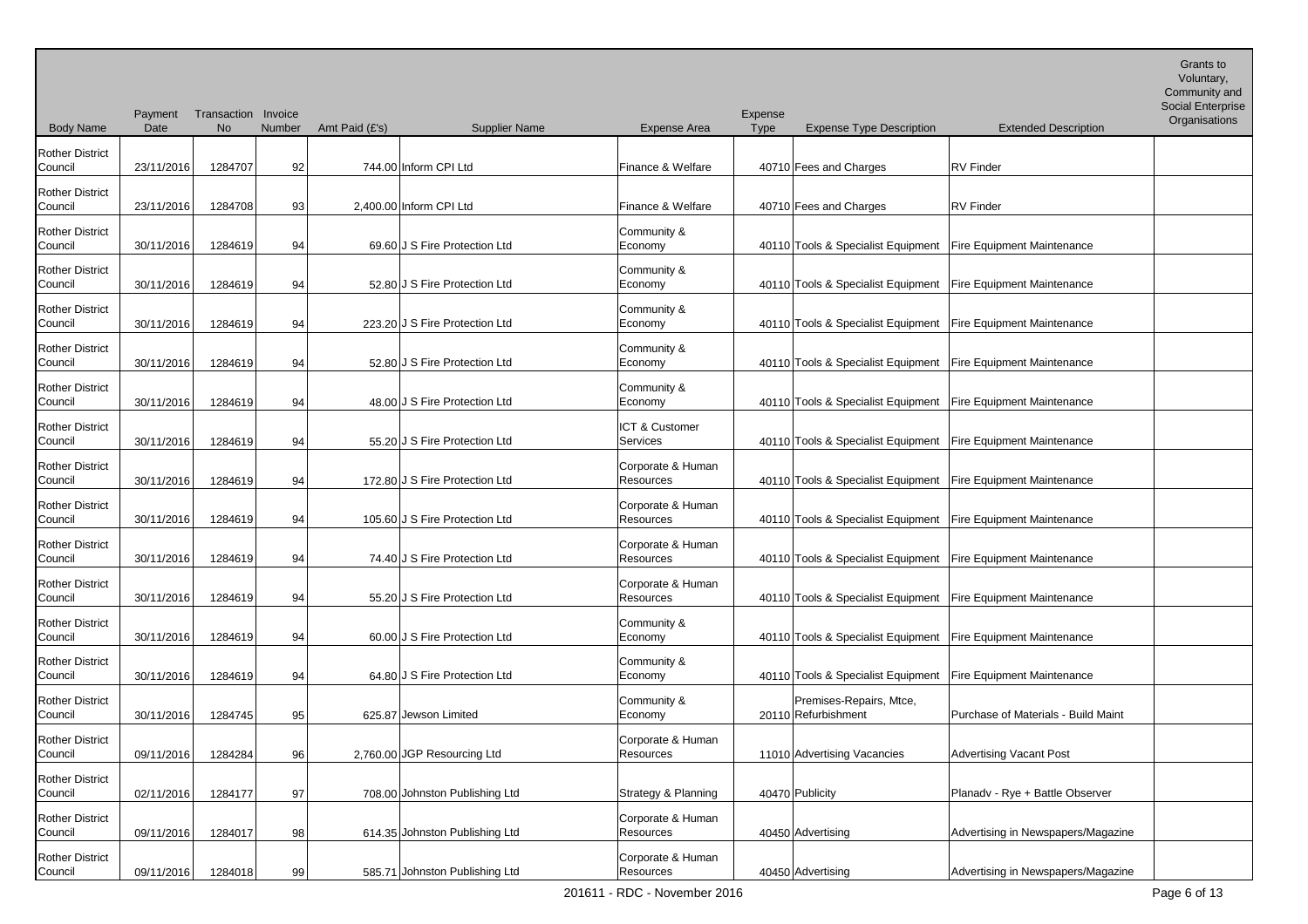Body Name Payment Transaction Invoice Date No Number Amt Paid (£'s) Supplier Name Expense Area Expense Type Expense Type Description Extended Description Voluntary, Community and Social Enterprise **Organisations** Rother District Council | 09/11/2016 1284176 100 566.40 Johnston Publishing Ltd Strategy & Planning | 40470 Publicity | Planadv - Rye + Battle Observer Rother District Council 23/11/2016 1284277 101 585.71 Johnston Publishing Ltd Corporate & Human Resources 11010 Advertising Vacancies Advertising Vacant Post Rother District Council | 16/11/2016 1284430 102 708.00 Johnston Publishing Ltd Strategy & Planning | 40470 Publicity | Planadv - Rye + Battle Observer Rother District Council 23/11/2016 1284617 103 619.09 Johnston Publishing Ltd Corporate & Human Resources 11010 Advertising Vacancies Advertising Vacant Post Rother District Council 16/11/2016 1284431 104 708.00 Johnston Publishing Ltd Strategy & Planning 40470 Publicity Planadv - Rye + Battle Observer Rother District Council 102/11/2016 1284056 105 594.00 JS Wadeson Cleaning Services Ltd Corporate & Human Resources 20110 Refurbishment Premises-Repairs, Mtce, Specified Repairs and Works listed Rother District Council 09/11/2016 1284235 106 2,400.00 JS Wadeson Cleaning Services Ltd Community & Economy 20110 Refurbishment Premises-Repairs, Mtce, Specified Repairs and Works listed Rother District Council 16/11/2016 1284319 107 959.90 Kerry SCS Ltd Corporate & Human Resources 1 20110 Refurbishment Premises-Repairs, Mtce, **Specified Repairs and Works listed** Rother District Council | 02/11/2016 1284024 108 1,220,245.43 Kier Services - Environmental Corporate Core | 50510 Private Contractors CORE Joint Waste Cost Rother District Council 16/11/2016 1284276 109 59,838.22 Kompan Ltd Community & Economy 20110 Refurbishment Premises-Repairs, Mtce, Parks- Playground Equipment Rother District Council 30/11/2016 1284800 110 3,149.38 Kompan Ltd Community & Economy 20110 Refurbishment Premises-Repairs, Mtce, Parks- Playground Equipment Rother District Council | 02/11/2016 | 1283917 | 111 | 1,209.00 Larkin Engineering Enterprises Ltd Community & Economy 20110 Refurbishment Premises-Repairs, Mtce, Car Park Maintenance Rother District Council | 02/11/2016 | 1283917 | 111 | 1,616.00 Larkin Engineering Enterprises Ltd Community & Economy 10110 Tools & Specialist Equipment Supply of Litter Bins Rother District Council 23/11/2016 1284519 112 5,571.00 LESSHOMELESS LTD Finace & Welfare 40710 Fees and Charges Bed and Breakfast Accom - misc. Rother District Council 16/11/2016 1284230 113 9,000.00 Let's Do Business Group Community & Economy SLAs - Voluntary Assoc et al (Committee Approved) Locate East Sussex Rother District Council 02/11/2016 1284253 114 1,500.00 LHS Locata (Housing Services) Ltd Finace & Welfare 40750 Subscriptions to Organisations Choice Based Letting Membership Rother District Council 02/11/2016 1284254 115 2,206.20 LHS Locata (Housing Services) Ltd Finace & Welfare 40750 Subscriptions to Organisations Choice Based Letting Membership Rother District Council | 02/11/2016 1284182 116 Little Common& Cooden Business 500.00 Association Community & Economy 1986 50530 Other Third Party Payments Christmas Lights Rother District Council 30/11/2016 1284802 117 14,534.96 Littlewood Fencing Ltd Community & Economy 20110 Refurbishment Premises-Repairs, Mtce, Parks- Fencing Installation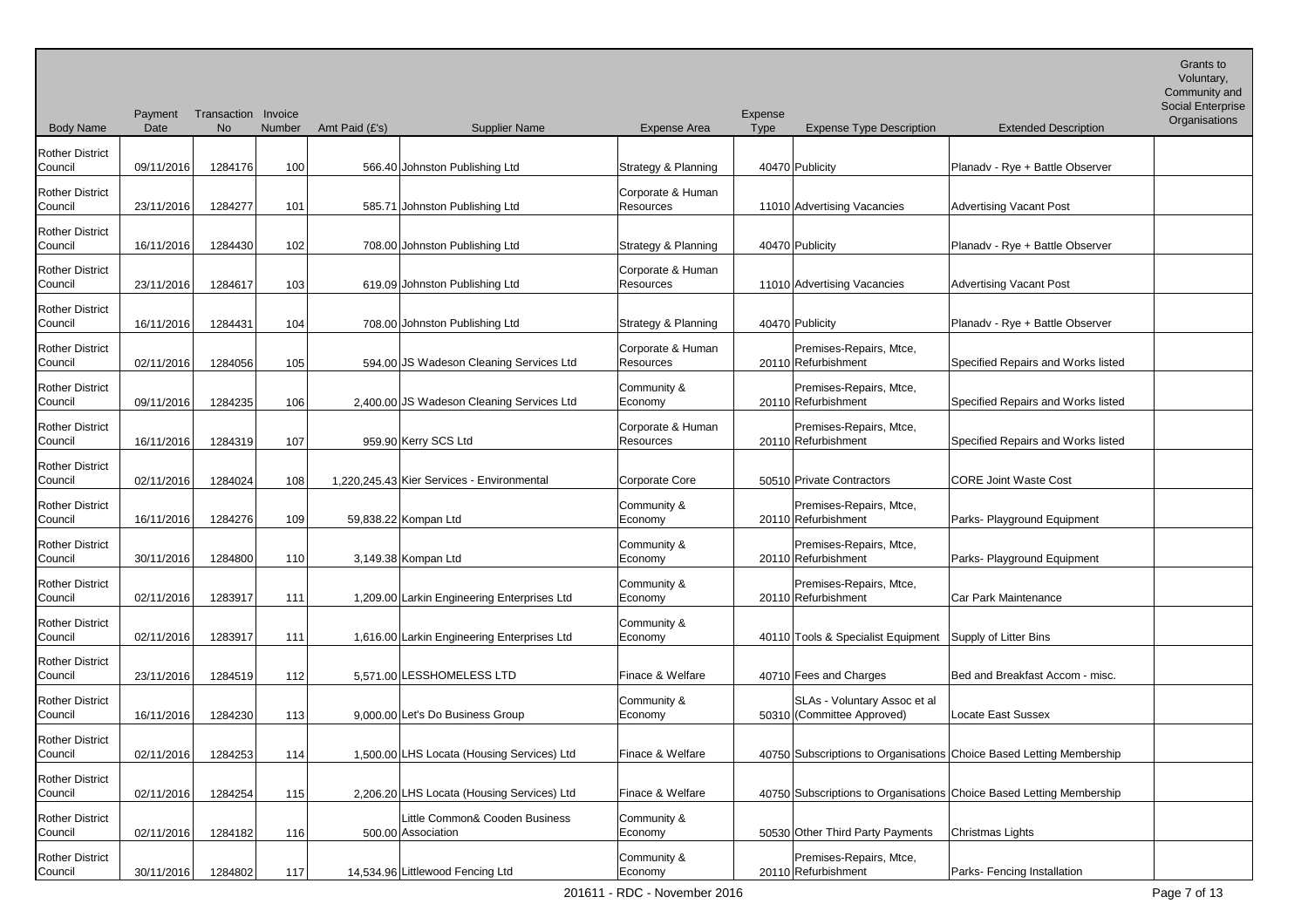Body Name Payment Transaction Invoice Date No Number Amt Paid (£'s) Supplier Name Expense Area Expense Type Expense Type Description Extended Description Voluntary, Community and Social Enterprise **Organisations** Rother District Council 130/11/2016 1284456 118 412.00 Lloyds Bank ICT & Customer Services 40310 Clothing, Uniforms Womens Uniform-Skirt Rother District Council 30/11/2016 1284456 118 409.80 Lloyds Bank ICT & Customer Services 100310 Clothing, Uniforms Womens Uniform-Blouse Rother District Council | 30/11/2016 1284842 119 727.19 Lloyds Bank Finance & Welfare 40710 Fees and Charges Bank Charges Bank Charges Rother District Council | 30/11/2016 1284844 120 995.23 Lloyds Bank Finance & Welfare 40710 Fees and Charges Bank Charges Bank Charges Rother District Council 30/11/2016 1284839 121 250.00 Lloyds Bank Environmental Health 10910 Training EnvH- Training Rother District Council 30/11/2016 1284839 121 5.99 Lloyds Bank Corporate & Human Resources 1986 40110 Tools & Specialist Equipment Carriage/Handling Charge Rother District Council 130/11/2016 1284839 121 180.00 Lloyds Bank Corporate & Human Resources 1986 40110 Tools & Specialist Equipment Health and Safety Act Equipment Rother District Council 30/11/2016 1284839 121 3.95 Lloyds Bank Corporate & Human Resources 1.10 40110 Tools & Specialist Equipment Carriage/Handling Charge Rother District Council | 30/11/2016 1284839 121 64.01 Lloyds Bank Corporate & Human Resources 100110 Tools & Specialist Equipment Electrical Equipment Rother District Council 30/11/2016 1284839 121 401.00 Lloyds Bank ICT & Customer Services 141100 (IT ONLY) Computer Equip Maintenance Maintenance-File Servers Rother District Council 30/11/2016 1284839 121 16.78 Lloyds Bank Corporate & Human Resources 141140 BUY ONLY) Computer Licences (IT TO Domain Name Renewal Rother District Council | 30/11/2016 1284406 122 840.00 M Taylor Community & Economy 20110 Refurbishment Premises-Repairs, Mtce, Parks- Landscaping Works Rother District Council 09/11/2016 1284220 123 14.39 Misco ICT & Customer Services 1986 40110 Tools & Specialist Equipment Carriage/Handling Charge Rother District Council 09/11/2016 1284220 123 1,099.12 Misco ICT & Customer Services | 41120 ONLY) Computer Equipment (IT **New Computer Hardware** Rother District Council 102/11/2016 1284223 124 2,461.20 Morgana Systems Limited ICT & Customer Services 195510 Private Contractors Maintenance Contracts-Printing Rother District Council 30/11/2016 1284599 125 1,069.20 Morgana Systems Limited ICT & Customer Services 50510 Private Contractors Maintenance Contracts-Printing Rother District Council 23/11/2016 1284667 126 858.66 Mr R J Sheppard T/A E A R Sheppard Community & Economy 20110 Refurbishment Premises-Repairs, Mtce, Specified Repairs and Works listed Rother District Council 02/11/2016 1284183 127 950.00 Mrs Louisa West Finace & Welfare 40710 Fees and Charges Rent in Advance for Homeless Rother District Council 23/11/2016 1284695 128 650.00 Mrs Louisa West Finace & Welfare 40710 Fees and Charges Deposit for Landlords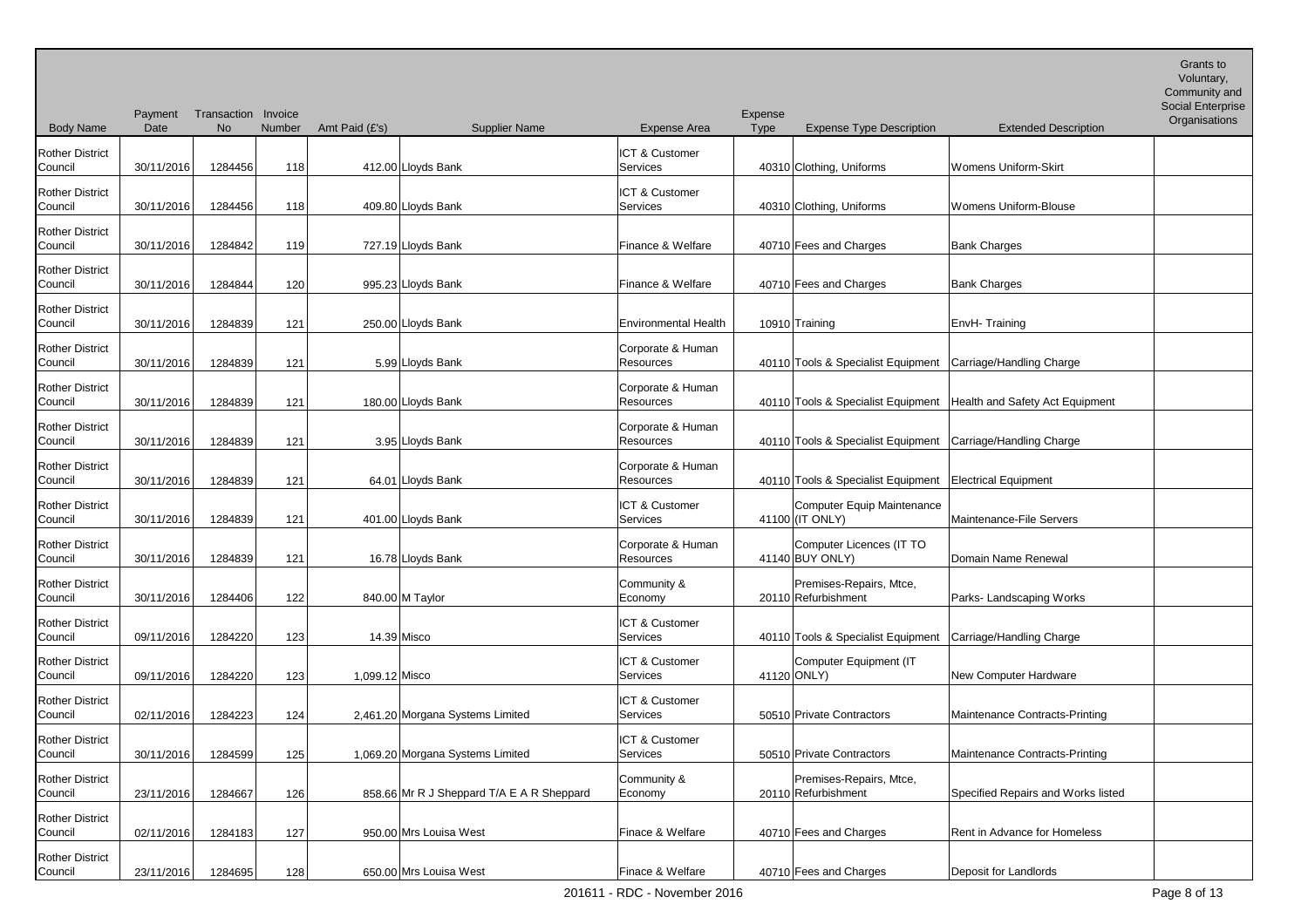Grants to Voluntary,

| <b>Body Name</b>                  | Payment<br>Date | Transaction Invoice<br><b>No</b> | Number | Amt Paid (£'s) | <b>Supplier Name</b>                                           | <b>Expense Area</b>                   | Expense<br><b>Type</b> | <b>Expense Type Description</b>                      | <b>Extended Description</b>                | Social Enterprise<br>Organisations |
|-----------------------------------|-----------------|----------------------------------|--------|----------------|----------------------------------------------------------------|---------------------------------------|------------------------|------------------------------------------------------|--------------------------------------------|------------------------------------|
| <b>Rother District</b><br>Council | 02/11/2016      | 1284013                          | 129    |                | NCC Services Ltd (T/A NCC Group<br>756.00 Escrow Ltd)          | ICT & Customer<br>Services            |                        | Computer Licences (IT TO<br>41140 BUY ONLY)          | Advance Pay ESCROW Agreement               |                                    |
| <b>Rother District</b><br>Council | 09/11/2016      | 1284404                          | 130    |                | Nigel Frank International Ltd T/A<br>7,776.00 Washington Frank | Finance & Welfare                     |                        | 40710 Fees and Charges                               | <b>Staff Recruitment Fee</b>               |                                    |
| <b>Rother District</b><br>Council | 09/11/2016      | 1284388                          | 131    |                | 4,471.49 Nutra Plumbing and Heating Ltd                        | Finace & Welfare                      |                        | 89200 DFG Assistance                                 | <b>Disabled Facilities Grant</b>           |                                    |
| <b>Rother District</b><br>Council | 30/11/2016      | 1284895                          | 132    |                | 3,090.00 Nutra Plumbing and Heating Ltd                        | Finace & Welfare                      |                        | 89200 DFG Assistance                                 | <b>Disabled Facilities Grant</b>           |                                    |
| <b>Rother District</b><br>Council | 16/11/2016      | 1284417                          | 133    |                | 13,308.00 Ocella Ltd                                           | ICT & Customer<br>Services            |                        | Computer Licences (IT TO<br>41140 BUY ONLY)          | Advance Pay OCELLA Maintenance             |                                    |
| <b>Rother District</b><br>Council | 30/11/2016      | 1284788                          | 134    |                | 612.00 Optevia Limited                                         | ICT & Customer<br>Services            |                        | Computer Licences (IT TO<br>41140 BUY ONLY)          | Maintenance/Upgrading of Software          |                                    |
| <b>Rother District</b><br>Council | 30/11/2016      | 1284834                          | 135    |                | 1,031.16 Pitney Bowes Finance Limited                          | Corporate & Human<br><b>Resources</b> |                        | 40710 Fees and Charges                               | franking machine costs                     |                                    |
| <b>Rother District</b><br>Council | 23/11/2016      | 1284569                          | 136    |                | 4,040.00 Pitney Bowes Purchase Power                           | Corporate & Human<br>Resources        |                        | 99010 Stock Accounts                                 | Town Hall Franking Machine                 |                                    |
| <b>Rother District</b><br>Council | 02/11/2016      | 1284157                          | 137    |                | 44.88 Premier Paper Group Ltd                                  | ICT & Customer<br>Services            |                        | Photocopy Paper (PRINT<br>40530 ROOM ONLY)           | Tinted A4 80GSM                            |                                    |
| <b>Rother District</b><br>Council | 02/11/2016      | 1284157                          | 137    |                | 14.14 Premier Paper Group Ltd                                  | ICT & Customer<br>Services            |                        | Photocopy Paper (PRINT<br>40530 ROOM ONLY)           | <b>Tinted Board SRA2</b>                   |                                    |
| <b>Rother District</b><br>Council | 02/11/2016      | 1284157                          | 137    |                | 158.81 Premier Paper Group Ltd                                 | ICT & Customer<br>Services            |                        | Photocopy Paper (PRINT<br>40530 ROOM ONLY)           | Colour Copy Paper SRA3                     |                                    |
| <b>Rother District</b><br>Council | 02/11/2016      | 1284157                          | 137    |                | 260.40 Premier Paper Group Ltd                                 | <b>ICT &amp; Customer</b><br>Services |                        | Photocopy Paper (PRINT<br>40530 ROOM ONLY)           | Photocopy White A4 80GSM                   |                                    |
| <b>Rother District</b><br>Council | 02/11/2016      | 1284157                          | 137    |                | 260.40 Premier Paper Group Ltd                                 | ICT & Customer<br>Services            |                        | Photocopy Paper (PRINT<br>40530 ROOM ONLY)           | Copier Paper for Xerox                     |                                    |
| <b>Rother District</b><br>Council | 16/11/2016      | 1284473                          | 138    |                | 559.20 Premier Paper Group Ltd                                 | <b>ICT &amp; Customer</b><br>Services |                        | <b>General Stationery (PRINT</b><br>40520 ROOM ONLY) | <b>General Stationery (Print Room ONLY</b> |                                    |
| <b>Rother District</b><br>Council | 09/11/2016      | 1284383                          | 139    |                | 3,980.00 Prestige Stairlifts Ltd                               | Finace & Welfare                      |                        | 89200 DFG Assistance                                 | <b>Disabled Facilities Grant</b>           |                                    |
| <b>Rother District</b><br>Council | 09/11/2016      | 1284366                          | 140    |                | 851.60 Print Image Facilities LLP                              | Corporate & Human<br>Resources        |                        | 40410 Printing (Non Print Room)                      | Printing (Not from RDC Print Room)         |                                    |
| <b>Rother District</b><br>Council | 09/11/2016      | 1284273                          | 141    |                | 2,077.08 Print Image Network Ltd                               | Corporate & Human<br>Resources        |                        | 40410 Printing (Non Print Room)                      | Printing (Not from RDC Print Room)         |                                    |
| <b>Rother District</b><br>Council | 30/11/2016      | 1284809                          | 142    |                | 640.56 Print Image Network Ltd                                 | Corporate & Human<br>Resources        |                        | 40410 Printing (Non Print Room)                      | Printing (Not from RDC Print Room)         |                                    |
| <b>Rother District</b><br>Council | 30/11/2016      | 1284810                          | 143    |                | 1,444.97 Print Image Network Ltd                               | Corporate & Human<br>Resources        |                        | 40410 Printing (Non Print Room)                      | Printing (Not from RDC Print Room)         |                                    |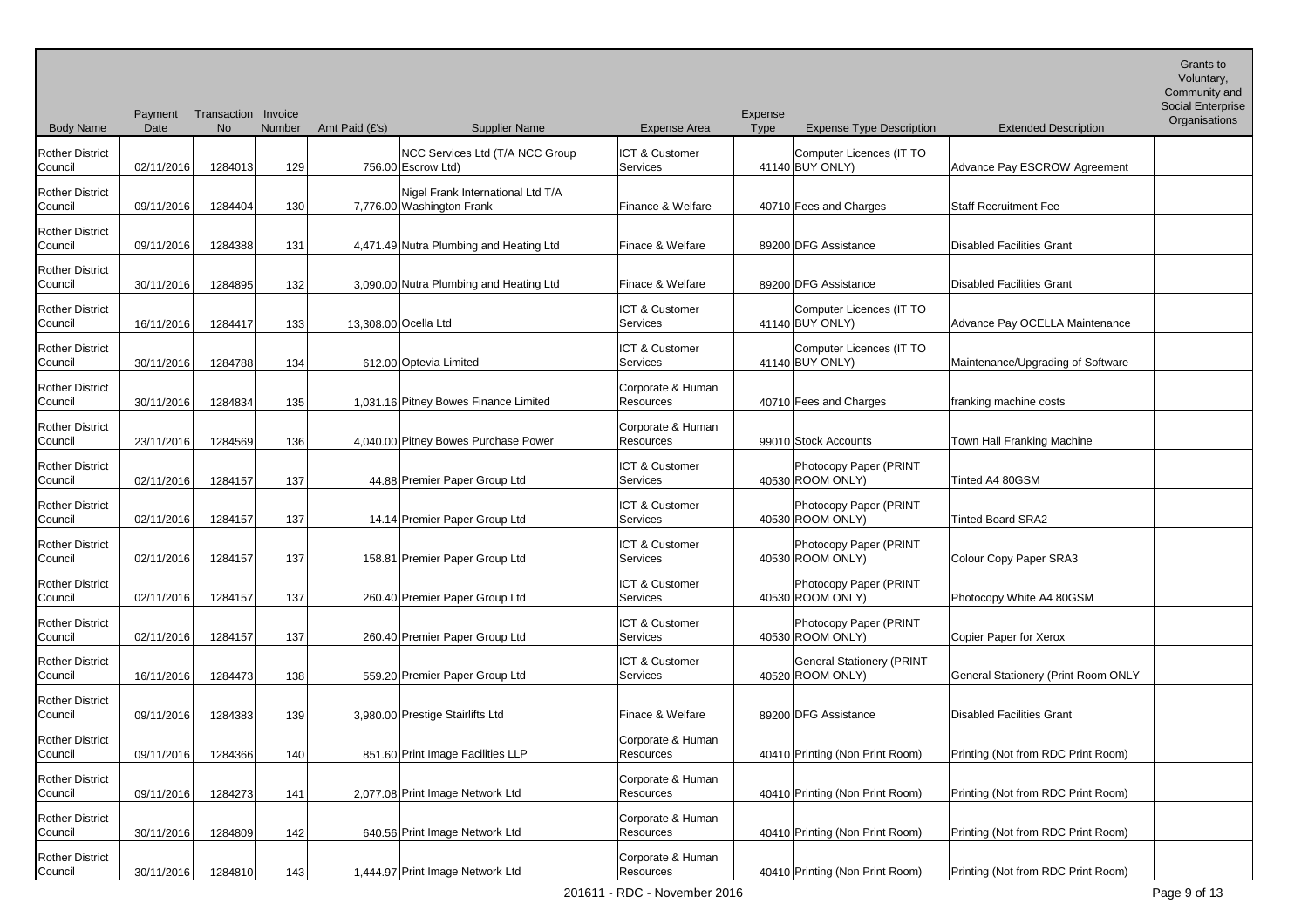Body Name Payment Transaction Invoice Date No Number Amt Paid (£'s) Supplier Name Expense Area Expense Type Expense Type Description Extended Description Voluntary, Community and Social Enterprise **Organisations** Rother District Council | 30/11/2016 1284786 144 3,150.00 Pure EH Ltd | Environmental Health | 50530 Other Third Party Payments Service fee paid to Third Parties Rother District Council 23/11/2016 1284464 145 504.00 R French and Son Ltd Community & Economy 10710 Fees and Charges Hire of Skip Rother District Council 09/11/2016 1284173 146 4,440.00 R H Environmental Limited Environmental Health 40710 Fees and Charges EnvH - Access to RIAMS Website Rother District Council 23/11/2016 1284281 147 3,097.20 Reed Business Information Ltd Corporate & Human Resources 11010 Advertising Vacancies Advertising Vacant Post Rother District Council | 23/11/2016 1284591 148 500.00 Residents of all Rother (ROAR) Finance & Welfare | 89110 Community Projects Grants Community Grants Scheme | Yes Rother District Council 09/11/2016 1284411 149 960.00 Richard Wood Strategy & Planning 40710 Fees and Charges Plan - Agricultural Advice Rother District Council 09/11/2016 1284311 150 1,014.57 South East Water Ltd Community & Economy 20410 Premises-Water Water Water Charges Rother District Council 16/11/2016 1284575 151 1,062.40 South East Water Ltd Community & Economy 20410 Premises-Water Water Water Charges Rother District Council | 09/11/2016 1284373 152 582.07 Southern Water Corporate & Human Resources 1980 20510 Premises-Sewerage Sewage Charges Rother District Council 16/11/2016 1284577 153 223.65 Southern Water Community & Economy 1990 | 20510 Premises-Sewerage Sewerage Sewage Charges Rother District Council 16/11/2016 1284577 153 894.58 Southern Water Community & Economy 1990-10-20510 Premises-Sewerage Sewage Charges Rother District Council 16/11/2016 1284578 154 3,426.19 Southern Water Community & Economy 20510 Premises-Sewerage Sewage Charges Rother District Council | 09/11/2016 1284379 155 787.12 Southern Water Corporate & Human Resources 1. 20510 Premises-Sewerage Sewage Charges Rother District Council 16/11/2016 1284572 156 692.92 Southern Water Community & Economy 20510 Premises-Sewerage Sewage Charges Rother District Council | 16/11/2016 | 1284576 | 157 | 941.28 Southern Water Community & Economy 20510 Premises-Sewerage Sewage Charges Rother District Council 16/11/2016 1284579 158 909.02 Southern Water Community & Economy 20510 Premises-Sewerage Sewage Charges Rother District Council 23/11/2016 1284663 159 1,356.23 Southern Water Community & Economy 1990 | 20510 Premises-Sewerage Sewage Charges Rother District Council | 23/11/2016 | 1284703 | 160 | 1,542.41 Southern Water Community & Economy 20510 Premises-Sewerage Sewage Charges Rother District Council 23/11/2016 1284608 161 17,978.72 Specialist Hygiene Services Ltd Community & Economy 20810 Premises-Cleaning Contractor Public Conveniences Cleaning Servic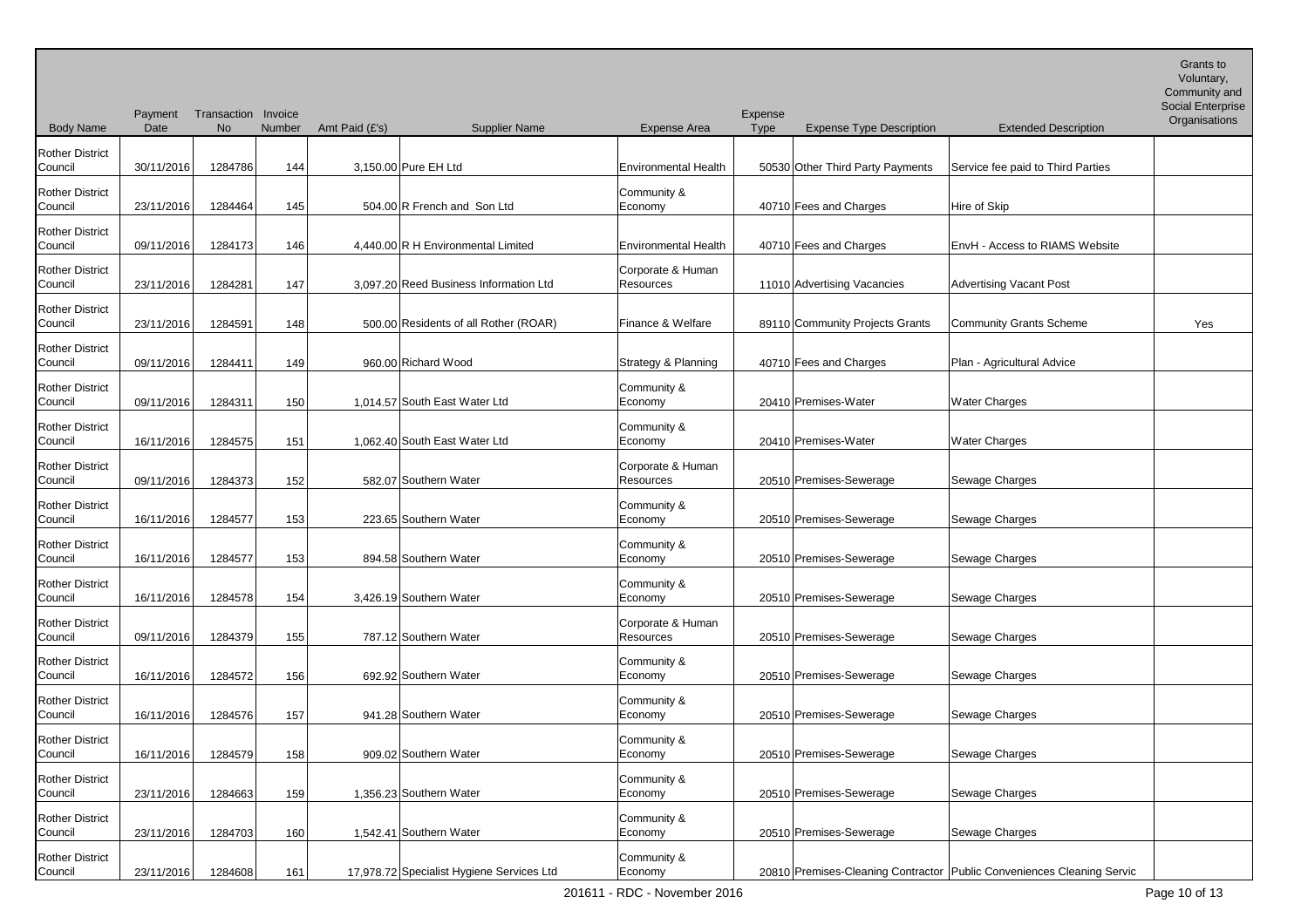Body Name Payment Transaction Invoice Date No Number Amt Paid (£'s) Supplier Name Expense Area Expense Type Expense Type Description Extended Description Voluntary, Community and Social Enterprise **Organisations** Rother District Council | 16/11/2016 1284517 162 722.00 Stamford Storage Solutions | Finace & Welfare | 40710 Fees and Charges | BandB Removals Rother District Council 16/11/2016 1284462 163 592.50 Streetlights Community & Economy 20110 Refurbishment Premises-Repairs, Mtce, Lighting Repairs Rother District Council | 30/11/2016 1284799 164 TalkTalk Communications Ltd T/A 692.40 TalkTalk Business ICT & Customer Services 40910 Telephones Leased Line Rental Rother District Council | 30/11/2016 1284876 165 552.00 The Clevedon Court Hotel Finace & Welfare 40710 Fees and Charges Bed and Breakfast Accom - misc. Rother District Council 102/11/2016 1284242 166 1,285.34 The Fountain Workshop (Maintenance) Ltd Economy Community & 50510 Private Contractors Mater Feature Maintenance Rother District Council 130/11/2016 1284896 167 5,828.00 TLC Stairlifts Ltd Finace & Welfare 89200 DFG Assistance Disabled Facilities Grant Rother District Council 02/11/2016 1284234 168 810.00 ukactive Community & Economy 10910 Training Training Training Rother District Council 23/11/2016 1284449 169 2,680.00 University Of Brighton Strategy & Planning 10910 Training Training Training Rother District Council 23/11/2016 1284450 170 2,680.00 University Of Brighton Strategy & Planning 10910 Training Training Training Rother District Council | 02/11/2016 1284170 171 2,370.00 University of Derby Environmental Health 10910 Training EnvH- Training Rother District Council | 02/11/2016 1284246 172 2,454.20 Virtual Mail Room Ltd Finance & Welfare 40810 Postages Postages - Virtual Mail Room Rother District Council | 02/11/2016 1284246 172 2,454.20 Virtual Mail Room Ltd Finance & Welfare 40810 Postages Postages - Virtual Mail Room Rother District Council 16/11/2016 1284243 173 1,676.69 Virtual Mail Room Ltd Finance & Welfare 40810 Postages Postages Pirtual Mail Room Rother District Council 23/11/2016 1284709 174 2,422.62 Virtual Mail Room Ltd Finance & Welfare 40810 Postages Postages Pirtual Mail Room Rother District Council 23/11/2016 1284709 174 2,422.63 Virtual Mail Room Ltd Finance & Welfare 40810 Postages Postages - Virtual Mail Room Rother District Council | 09/11/2016 1284410 175 2,565.00 Ltd Weald and Downland Open Air Museum Strategy & Planning | 10910 Training | Training Rother District Council 09/11/2016 1284372 176 3,293.00 WebsiteAbility Community & Economy **1988** 50410 Grants - Other Organisations Sports Development - Active Rother Rother District Council 02/11/2016 1284026 177 844.20 WYG Environment Planning Transport Ltd Corporate Core 42000 Partnership Projects CLIENT Joint Waste Cost

ICT & Customer Services

Photocopier Contracts (PRINT

41250 ROOM ONLY)

Rother District

Council 23/11/2016 1284623 178 9,995.81 Xerox (UK) Ltd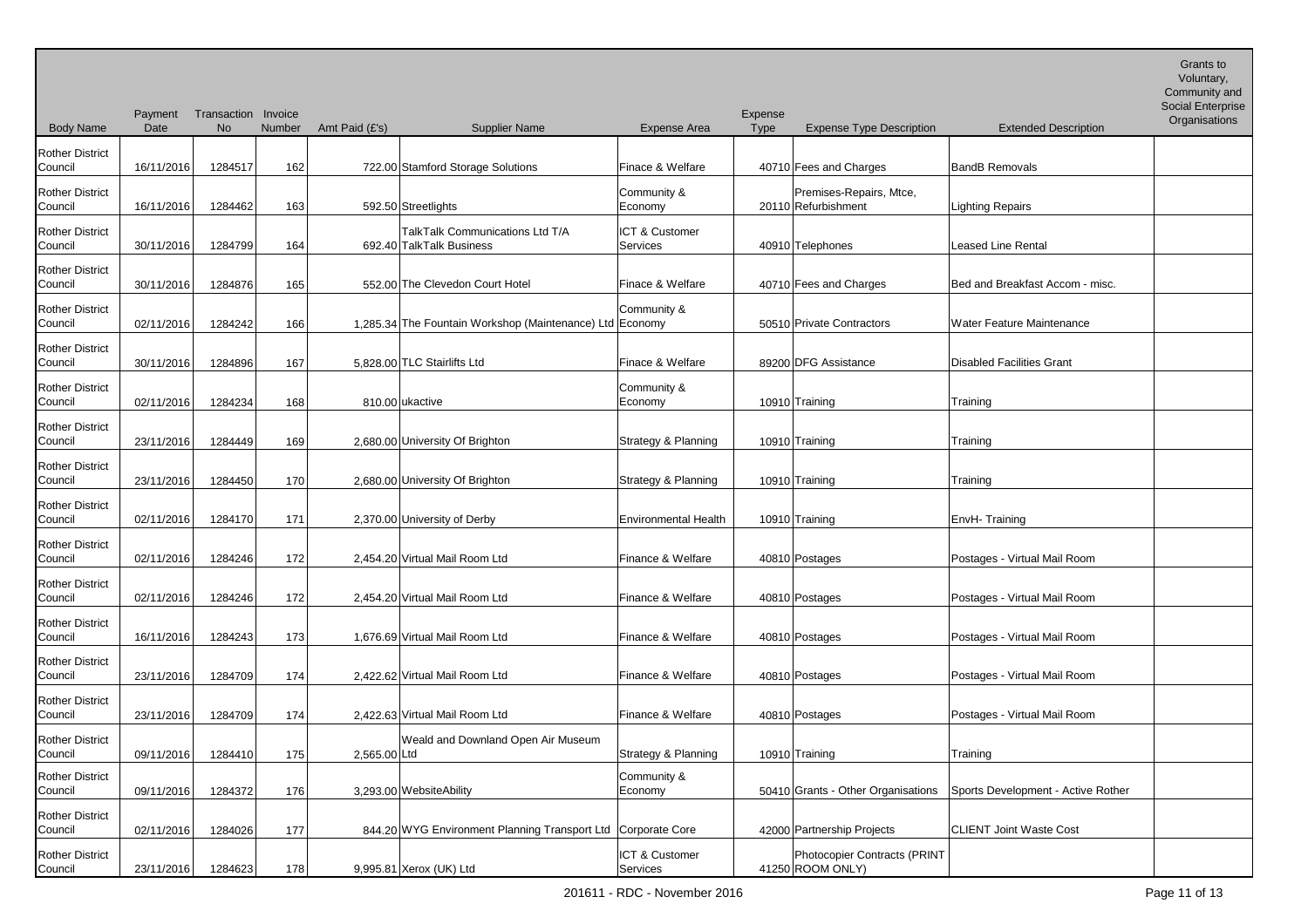| <b>Body Name</b>                  | Payment<br>Date | Transaction Invoice<br>No | Number | Amt Paid (£'s) | <b>Supplier Name</b>                                                            | <b>Expense Area</b>                   | Expense<br><b>Type</b> | <b>Expense Type Description</b>                | <b>Extended Description</b>       | Community and<br>Social Enterprise<br>Organisations |
|-----------------------------------|-----------------|---------------------------|--------|----------------|---------------------------------------------------------------------------------|---------------------------------------|------------------------|------------------------------------------------|-----------------------------------|-----------------------------------------------------|
|                                   |                 |                           |        |                |                                                                                 |                                       |                        |                                                |                                   |                                                     |
| <b>Rother District</b><br>Council | 30/11/2016      | 1284848                   | 179    |                | 891.00 Her Majestys Court Service                                               | Finance & Welfare                     |                        | 40710 Fees and Charges                         | Court Costs/Fees                  |                                                     |
| <b>Rother District</b><br>Council | 02/11/2016      | 1284231                   | 180    |                | 862.64 Valuation Office Agency                                                  | Community &<br>Economy                |                        | 40710 Fees and Charges                         | <b>Valuation Services</b>         |                                                     |
| <b>Rother District</b><br>Council | 02/11/2016      | 1284232                   | 181    |                | 697.33 Valuation Office Agency                                                  | Community &<br>Economy                |                        | 40710 Fees and Charges                         | <b>Valuation Services</b>         |                                                     |
| <b>Rother District</b><br>Council | 09/11/2016      | 1284233                   | 182    |                | 755.48 Valuation Office Agency                                                  | Community &<br>Economy                |                        | 40710 Fees and Charges                         | <b>Valuation Services</b>         |                                                     |
| <b>Rother District</b><br>Council | 16/11/2016      | 1284285                   | 183    |                | 600.00 Valuation Office Agency                                                  | Community &<br>Economy                |                        | 10910 Training                                 | Training                          |                                                     |
| <b>Rother District</b><br>Council | 09/11/2016      | 1284339                   | 184    |                | 1,740.00 Colin A May                                                            | Community &<br>Economy                |                        | Premises-Repairs, Mtce,<br>20110 Refurbishment | Painting Works                    |                                                     |
| <b>Rother District</b><br>Council | 16/11/2016      | 1284546                   | 185    |                | 2,520.00 Colin A May                                                            | Corporate & Human<br>Resources        |                        | Premises-Repairs, Mtce,<br>20110 Refurbishment | Repairs - Painting Works          |                                                     |
| <b>Rother District</b><br>Council | 02/11/2016      | 1284184                   | 186    |                | 2,512.00 Cllr Mrs Wendy Miers                                                   | Corporate & Human<br>Resources        |                        | 41600 Chairmans Allowance                      | Chairmans Allowance               |                                                     |
| <b>Rother District</b><br>Council | 09/11/2016      | 1284395                   | 187    |                | 1,824.00 Royal Mail Group Ltd                                                   | Corporate & Human<br><b>Resources</b> |                        | 40810 Postages                                 | Response Service - Royal Mail Chg |                                                     |
| <b>Rother District</b><br>Council | 09/11/2016      | 1284364                   | 188    |                | 1,390.08 Royal Mail Group Ltd                                                   | Corporate & Human<br>Resources        |                        | 40810 Postages                                 | Response Service - Royal Mail Chg |                                                     |
| <b>Rother District</b><br>Council | 16/11/2016      | 1284580                   | 189    |                | 1,423.74 Royal Mail Group Ltd                                                   | Corporate & Human<br><b>Resources</b> |                        | 40810 Postages                                 | Response Service - Royal Mail Chg |                                                     |
| <b>Rother District</b><br>Council | 02/11/2016      | 1284116                   | 190    |                | 1,448.46 East Sussex County Council                                             | Corporate & Human<br>Resources        |                        | 40830 County Courier Service                   | County Courier Service            |                                                     |
| <b>Rother District</b><br>Council | 09/11/2016      | 1284393                   | 191    |                | 7,200.00 East Sussex County Council                                             | Strategy & Planning                   |                        | 50530 Other Third Party Payments               | AONB Management                   |                                                     |
| <b>Rother District</b><br>Council | 09/11/2016      | 1284193                   | 192    |                | 4,200.00 East Sussex County Council                                             | Corporate Core                        |                        | 40710 Fees and Charges                         | Communications - Officer costs    |                                                     |
| <b>Rother District</b><br>Council | 16/11/2016      | 1284283                   | 193    |                | 1,170.00 East Sussex County Council                                             | Strategy & Planning                   |                        | 40710 Fees and Charges                         | Plan - Ecological Advice          |                                                     |
| <b>Rother District</b><br>Council | 23/11/2016      | 1284392                   | 194    |                | 4,570.00 East Sussex County Council                                             | Strategy & Planning                   |                        | 50210 Other L.As                               | Fee Payments to ESCC              |                                                     |
| <b>Rother District</b><br>Council | 30/11/2016      | 1284856                   | 195    |                | Laser Energy Buying Group (Kent County<br>1,745.87 Council Commercial Services) | Community &<br>Economy                |                        | 20210 Premises-Electricity                     | <b>Electricity Charges</b>        |                                                     |
| <b>Rother District</b><br>Council | 30/11/2016      | 1284856                   | 195    |                | Laser Energy Buying Group (Kent County<br>43.04 Council Commercial Services)    | Community &<br>Economy                |                        | 20210 Premises-Electricity                     | <b>Electricity Charges</b>        |                                                     |
| <b>Rother District</b><br>Council | 30/11/2016      | 1284856                   | 195    |                | Laser Energy Buying Group (Kent County<br>59.51 Council Commercial Services)    | Community &<br>Economy                |                        | 20210 Premises-Electricity                     | <b>Electricity Charges</b>        |                                                     |